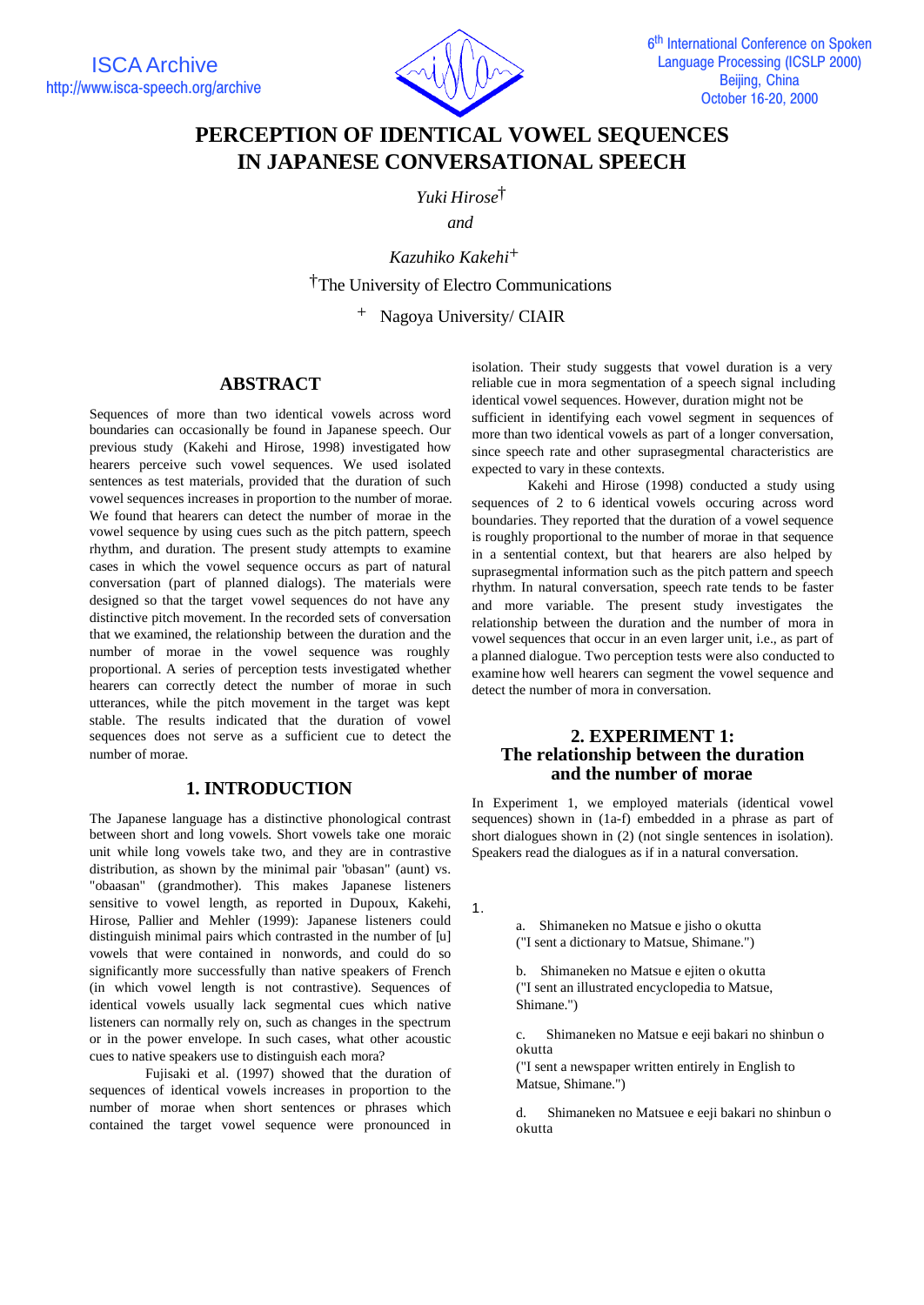("I sent a newspaper written entirely in English to Matsuee, Shimane.")

e. Shimaneken no Matsue e eeeejiten o okutta ("I sent an English-English dictionary to Matsue, Shimane.")

f. Shimaneken no Matsuee e eeeejiten o okutta ("I sent an English-English dictionary to Matsuee, Shimane.")

2. The conversation text (translated into English here except for the critical part) read between the experimenter and the subject.

> Experimenter: "Isn't it irritating that when you send something to Japan from some country and it arrives with its package torn open or domaged?"

> Subject: "I know, that is really shocking. Sometimes it's even worse. What's inside can be lost.'

> Experimenter: "That's so unfair, because we are always paying the postage."

#### Subject:

Konoaida mo ne, gaikoku no yuubinkyoku kara okusan ga hataraiteiru, shimaneken no

{matsue e jisho  $\sum$  matsue e ejiten / matsue e eeji bakari no shinbun / matsuee e eeji bakari no shinbun / matsue e eeeejiten / matsuee e eeeejiten}

wo okutta koto ga arundesukedo, tsuita toki niwa nakami wa boroboro ni natteita rashiindesu. (English translation below)

(English translation: "Just the other day, a friend of mine sent from abroad

{an dictionary to Matsue.Shimane

/ an illustrated encyclopedia to Matsue, Shimane

/ a newspaper written entirely in English to Matsue, Shimane

/ a newspaper written entirely in English to Matsue, Shimane

/ an English-English dictionary to Matsue, Shimane / an English-English dictionary to Matsuee, Shimane}

where his wife lives but it was all damaged by the time it arrived.")

Experimenter: "You mean, even the inside? "

The stimuli design re-examines whether the proportionality between the number of morae and the duration of vowel sequence holds in natural conversation, after the target phrases are normalized for speech rate.

**Stimuli** Six dialogues were prepared which were all identical except for the critical phrase (see above). The critical phrase contained the target vowel sequence, which varied the number of the [e] vowels (number of morae) from 2 to 7. In order to control the pitch information, the stimulus sentences were

created so that none of the lexical items in the target sequence carried a lexical accent and thus exhibited no rise or fall in pitch when read in Kansai Japanese.

**Subjects** The dialogues were read by two adult female speakers of Kansai Japanese, the experimenter and the informant. The informant was assigned the part that contained the target sequence.

Procedure The set of dialogues was repeated 5 times and recorded onto a DAT tape by using SONY TCD8 portable DAT recorder. Before the recording, the informant was instructed that she could take a breath only at points marked by "," in the orthography, in order to avoid unwanted prosodic breaks within the target vowel sequences.

**Data Treatment** Four of the recorded sets (excluding the first one) were used in the analysis. The utterances were digitized and analyzed using the SP4-Win software. The duration of the [e] target vowel portion was measured. The speech rate in each utterance was normalized based on the 7-morae portion (/shimaneken no ma/) which preceded the target within the same intonational phrase. The duration of this portion of each utterance was measured and divided by the number of mora contained within it (i.e. 7 morae); this was taken to be the average duration per mora in the utterance (defined as T0), and was used as the measure of duration of the target vowel sequence.

#### **Results and Discussion**

**Figure 1.** The duration of the target vowel sequence (measured in T0)



Figure 1 shows that the duration and number of morae in the vowel sequence is largely proportional across target sentences. No substantial dip in power envelope within the target vowel sequence was observed, presumably due to the instruction given to the subject to avoid prosodic breaks within the critical portion of the sentence.

Based on the results of Experiment 1, Experiments 2 and 3 were designed to examine whether durational information is sufficient in mora identification.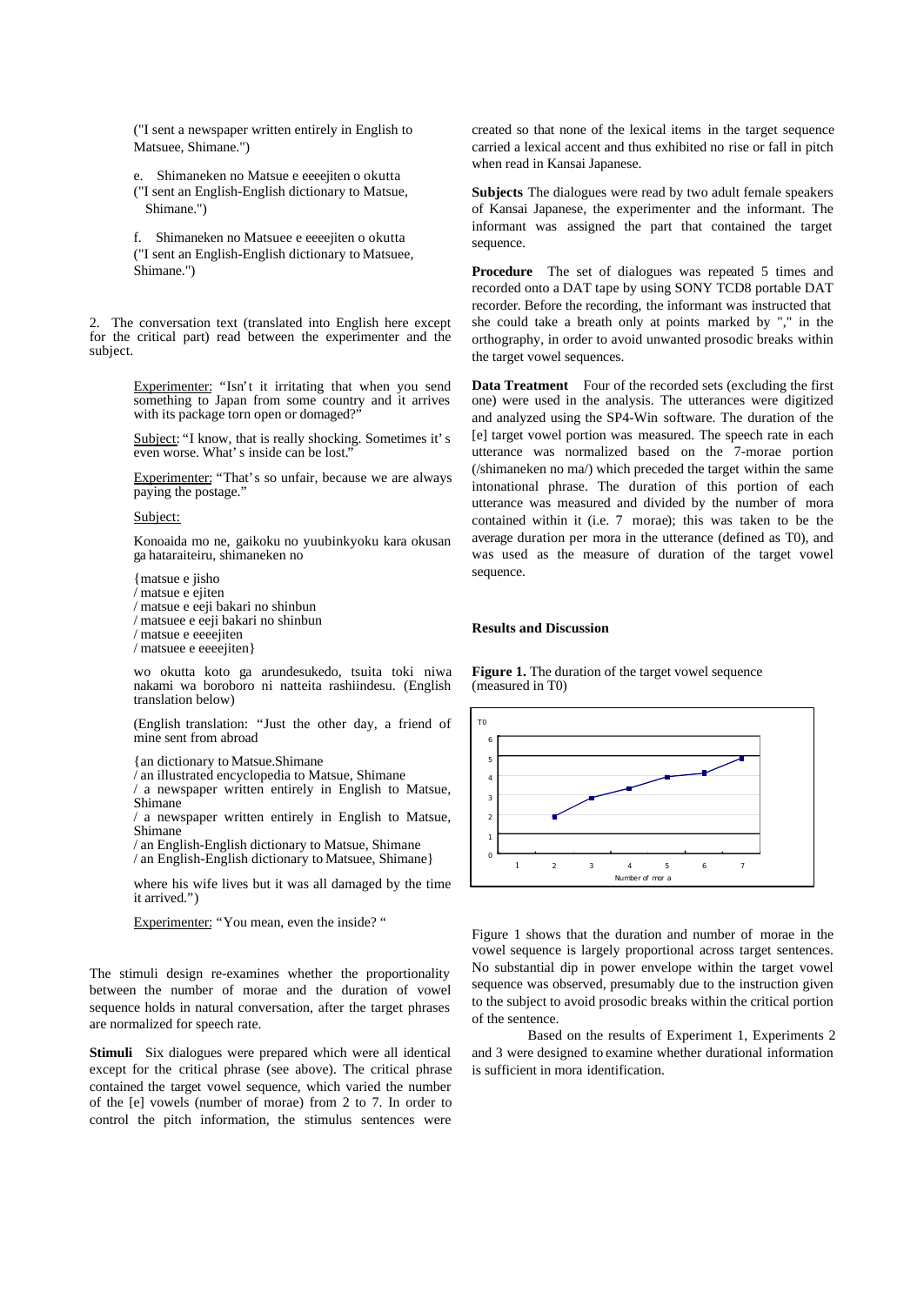### **3. EXPERIMENT 2**

The subjects listened to the target vowel sequence, which was preceded and followed by a few morae cut out from the original utterance collected in Experiment 1. They were asked to detect the number of [e] vowels contained in the vowel sequence.

**Stimuli** All sentences containing the target vowel stimuli recorded in Experiment 1 were normalized for speech rate (see above). The target vowel [e] regions (the target [e] sequence flanked by three morae preceding and one mora following: /ma tsu e  $\ldots$  ji/) were then cut out from each of the 4 repetitions of the 6 lengths collected in Experiment 1. Each token was presented twice, resulting in 48 tokens altogether.

**Subjects** Twelve undergraduate students recruited from The University of Electro-communication participated in the experiment.

**Procedure** The experimental stimuli were auditorily presented to subjects in a randomized order. The subjects were asked to detect the number of target vowels in each stimulus by marking their choice  $(2, 3, 4, 5, 6 \text{ or } 7)$  on an answer sheet.

#### **Results and Discussion**

**Figure 2.** Error rates in detection of number of morae.



As the error rates in Figure 2 illustrate, the responses were highly erroneous overall, and degraded as the number of morae exceeded 4. The results indicate that durational information alone is not sufficient for the hearer to correctly detect the number of the morae in spoken sentences, even though the correlation between duration and the number of mora alone can potentially signal the number of mora in the vowel sequence.

It is argued in Kakehi and Hirose (1999) that durational information is used in combination with other cues such as pitch information contained in the target vowel sequence, and some top-down semantic information which would have been provided if the hearer could access to the words preceding the vowel sequence in the sentence. Since pitch information was purposely suppressed in the current experimental stimuli design, we focus on the latter factor.

## **4. EXPERIMENT 3**

The subjects listened to the same stimuli from Experiment 2, but this time they were shown the original clause in which the target vowel sequences were embedded.

**Stimuli** The same stimuli as in Experiment 2 were used.

**Subjects** Twelve undergraduate students at The University of Electro communication served as subjects. None of them had participated in the previous experiments.

**Procedure** The procedure was the same as in Experiment 2, except that the entire set of original sentences ( see 1a-f) were presented to the subjects both in written and spoken format. The subjects were told that the all of the stimuli they would hear were part of one of these sentences.

#### **Results and Discussion**

**Figure 3.** Error rates in detection of number of morae.



As can be seen in Figure 3, the error rate did not show any substantial improvement: an analysis of variance (ANOVA) found no reliable difference between the patterns of error rates in the two experimental results.

The fact that the hearers knew the original sentences containing the target vowel sequence does not appear to help them to improve their performance in detecting the number of mora in the sequence. A follow-up experiment may be considered to examine whether their performance improves when the preceding phrases are presented not only in a written format but also as part of the presented auditory stimuli.

### **5. DISCUSSION**

The results of the three experiments suggest that the duration of vowel sequences does not serve as a sufficient cue for the hearers to detect the number of morae in a sequence of segmentally identical vowels, even though one could use such information as suggested by the results of Experiment 1. This poor performance of hearers in detecting the number of morae might be explained by the notion of a 'difference limen' (DL) (or